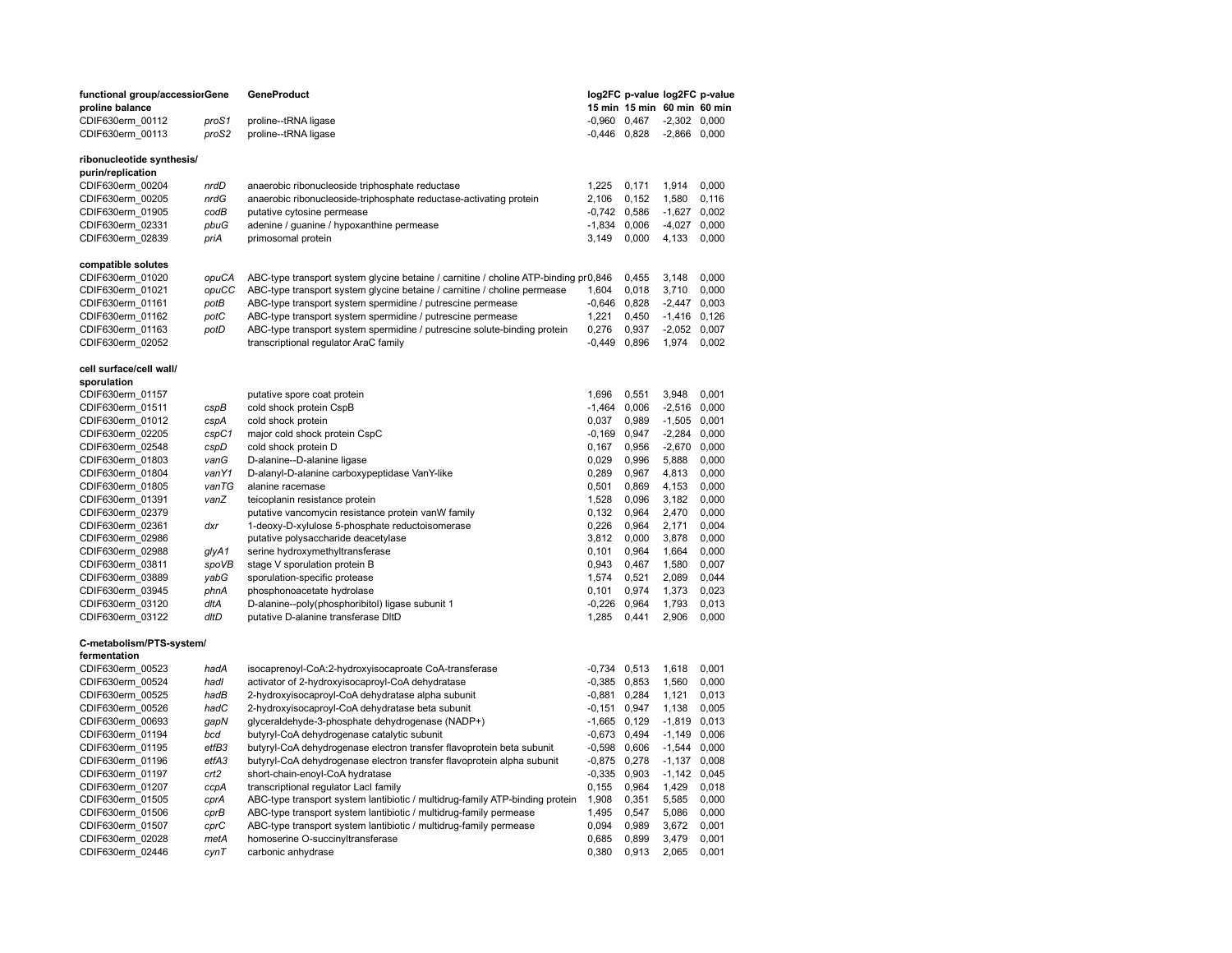| CDIF630erm 02581    | sucD  | succinate-semialdehyde dehydrogenase (acetylating)                                  | $-1,418$ 0,513   |       | $-3,635$       | 0,000 |
|---------------------|-------|-------------------------------------------------------------------------------------|------------------|-------|----------------|-------|
| CDIF630erm_02583    |       | putative succinate transporter                                                      | $-0,901$         | 0,627 | $-1,829$       | 0,007 |
| CDIF630erm 03810    | yabN  | bifunctional tetrapyrrole methylase / NTP pyrophosphohydrolase                      | 1,214            | 0,098 | 1,395          | 0,005 |
| CDIF630erm 03312    | kpsF  | arabinose 5-phosphate isomerase                                                     | -0,351           | 0,863 | $-1,447$       | 0,000 |
| CDIF630erm 03378    | bgIA3 | 6-phospho-beta-glucosidase                                                          | 0,599            | 0,867 | $-2,104$       | 0,001 |
| CDIF630erm 03380    | bgIF2 | PTS system beta-glucoside-specific IIABC component bgIF2                            | $-0,754$         | 0,789 | $-2,841$       | 0,000 |
| CDIF630erm_03421    | bglA5 | 6-phospho-beta-glucosidase                                                          | $-0.672$ $0.531$ |       | $-1,850$ 0,000 |       |
| CDIF630erm 03422    | bgIF5 | PTS system beta-glucoside-specific IIABC component bgIF5                            | $-0,952$ 0,277   |       | $-2,395$       | 0,000 |
| CDIF630erm_03462    | eno   | enolase                                                                             | $-0,049$ 0,986   |       | $-2,294$       | 0,000 |
|                     |       |                                                                                     |                  |       | $-3,338$ 0,000 |       |
| CDIF630erm 03463    | gpml  | 23-bisphosphoglycerate-independent phosphoglycerate mutase                          | $-0,118$ 0,967   |       | $-2,780$ 0,000 |       |
| CDIF630erm 03464    | tpi   | triosephosphate isomerase                                                           | $-0,746$ 0,693   |       | $-3,715$ 0,000 |       |
| CDIF630erm 03465    | pgk   | phosphoglycerate kinase                                                             | $-0,599$ $0,619$ |       |                |       |
| CDIF630erm 03466    | gapA  | glyceraldehyde-3-phosphate dehydrogenase                                            | $-0,169$ 0,947   |       | $-4,210$       | 0,000 |
| CDIF630erm 03467    | cggR  | transcriptional regulator SorC family                                               | $-0,001$ 1,000   |       | $-2,358$ 0,000 |       |
| CDIF630erm 03472    |       | xanthine / urate permease                                                           | $-0,030$ $0,996$ |       | $-2,912$ 0,006 |       |
| CDIF630erm 03585    | pgi   | glucose-6-phosphate isomerase                                                       | 0,550            | 0,521 | 1,411          | 0,000 |
| CDIF630erm 03699    | pyk   | pyruvate kinase                                                                     | $-0,317$ 0,828   |       | $-2,564$       | 0,000 |
| CDIF630erm 03700    | pfkA  | ATP-dependent 6-phosphofructokinase                                                 | $-0,705$ 0,253   |       | $-2,463$       | 0,000 |
| CDIF630erm 01777    |       | PTS system lactose / cellobiose-family IIB component                                | $-0,633$ $0,531$ |       | $-1,704$       | 0,000 |
| CDIF630erm 03311    |       | PTS system arabinose-specific IIA component                                         | $-0,743$ 0,521   |       | $-1,966$       | 0,000 |
| CDIF630erm 03314    |       | PTS system arabinose-specific IIBC component                                        | $-0.858$ $0.411$ |       | $-1,904$       | 0,000 |
| CDIF630erm 00934    | bgIF1 | PTS system beta-glucoside-specific IIABC component bgIF1                            | $-0,792$ 0,755   |       | $-1,718$ 0,029 |       |
| CDIF630erm 03380    | bgIF2 | PTS system beta-glucoside-specific IIABC component bgIF2                            | $-0,754$         | 0,789 | $-2,841$       | 0,000 |
| CDIF630erm 03422    | bgIF5 | PTS system beta-glucoside-specific IIABC component bgIF5                            | $-0,952$ 0,277   |       | $-2,395$ 0,000 |       |
| CDIF630erm_02921    |       | ptsG-BC PTS system glucose-specific IIBC component                                  | $-1,031$ 0,323   |       | $-2,576$       | 0,000 |
| CDIF630erm 01777    |       | PTS system lactose / cellobiose-family IIB component                                | $-0,633$ $0,531$ |       | $-1,704$ 0,000 |       |
| CDIF630erm 02759    |       | PTS system maltose-specific IIBC component                                          | $-0,416$ 0,907   |       | $-2,300$       | 0,001 |
| CDIF630erm 03352    | xynD  | PTS system xyloside-specific IID component                                          | $-0,833$ $0,653$ |       | $-1,741$       | 0,011 |
|                     |       |                                                                                     |                  |       |                |       |
| oxidative stress    |       |                                                                                     |                  |       |                |       |
| CDIF630erm 00930    |       | putative universal stress protein A (UspA)                                          | $-0,171$ 0,973   |       | 1,975          | 0,012 |
| CDIF630erm 01508    | cprK  | two-component sensor histidine kinase                                               | 1,784            | 0,175 | 3,559          | 0,000 |
| CDIF630erm 01505    | cprA  | ABC-type transport system lantibiotic / multidrug-family ATP-binding protein        | 1,908            | 0,351 | 5,585          | 0,000 |
| CDIF630erm 01506    | cprB  | ABC-type transport system lantibiotic / multidrug-family permease                   | 1,495            | 0,547 | 5,086          | 0,000 |
| CDIF630erm 01507    | cprC  | ABC-type transport system lantibiotic / multidrug-family permease                   | 0,094            | 0,989 | 3,672          | 0,001 |
|                     |       |                                                                                     |                  |       |                |       |
| CDIF630erm 01672    |       | putative thioredoxin                                                                | 2,874            | 0,014 | 3,507          | 0,000 |
| CDIF630erm 01705    | nfnB  | NADH-dependent reduced ferredoxin:NADP+ oxidoreductase subunit beta                 | $-0,555$         | 0,531 | $-1,575$       | 0,000 |
| CDIF630erm 02445    |       | transcriptional regulator MarR family                                               |                  |       | 3,127          | 0,009 |
| CDIF630erm 02222    | effR  | transcriptional regulator MarR family                                               | $-0,250$ 0,936   |       | 1,935          | 0,000 |
| CDIF630erm 01875    | trxA1 | thioredoxin                                                                         | $-1,153$ 0,054   |       | $-1,371$       | 0,001 |
| CDIF630erm 01992    |       | putative oxidoreductase                                                             | 0,987            | 0,696 | 2,886          | 0,001 |
| CDIF630erm 02074    |       | putative oxidoreductase                                                             | 1,419            | 0,521 | 3,770          | 0,000 |
| CDIF630erm 02233    | ilvD  | dihydroxy-acid dehydratase                                                          | $-0,681$         | 0,828 | $-1,659$       | 0,020 |
| CDIF630erm_02678    | recO  | DNA repair protein RecO                                                             | 0,371            | 0,943 | 2,483          | 0,004 |
|                     |       |                                                                                     |                  |       |                |       |
| cysteine metabolism |       |                                                                                     |                  |       |                |       |
| CDIF630erm_01767    | cysK  | cysteine synthase                                                                   | 0,183            | 0,964 | 2,944          | 0,000 |
| CDIF630erm_01768    | cysE  | serine O-acetyltransferase                                                          | $-0,501$         | 0,875 | 2,712          | 0,000 |
|                     |       |                                                                                     |                  |       |                |       |
| thiamin metabolism  |       |                                                                                     |                  |       |                |       |
| CDIF630erm 01891    | thiF  | sulfur carrier protein ThiS adenylyltransferase                                     | 0,194            | 0,943 | $-1,474$       | 0,004 |
| CDIF630erm 01892    | thiG  | thiazole synthase                                                                   | $-0.943$ $0.513$ |       | $-2,224$       | 0,000 |
|                     |       |                                                                                     |                  |       |                |       |
| glycine metabolism  |       |                                                                                     |                  |       |                |       |
| CDIF630erm 01931    |       | glycine / sarcosine / betaine reductase complexprotein b alpha / beta subunit 1,067 |                  | 0,812 | 2,673          | 0,004 |
| CDIF630erm 01932    |       | glycine/sarcosine/betaine reductase complexprotein b gamma subunit                  | 0,562            | 0,907 | 2,233          | 0,001 |
| CDIF630erm 02588    | grdC  | glycine reductase complex component C subunit beta                                  | $-0,228$         | 0,947 | $-1,730$       | 0,001 |
| CDIF630erm 02589    | grdB  | glycine reductase complex component B gamma subunit (selenocysteine)                | $-0.342$ $0.879$ |       | $-1,242$       | 0,004 |
| CDIF630erm_02592    | grdA  | glycine reductase complex selenoprotein A (selenocysteine)                          | $-0,189$         | 0,952 | $-1,486$       | 0,003 |